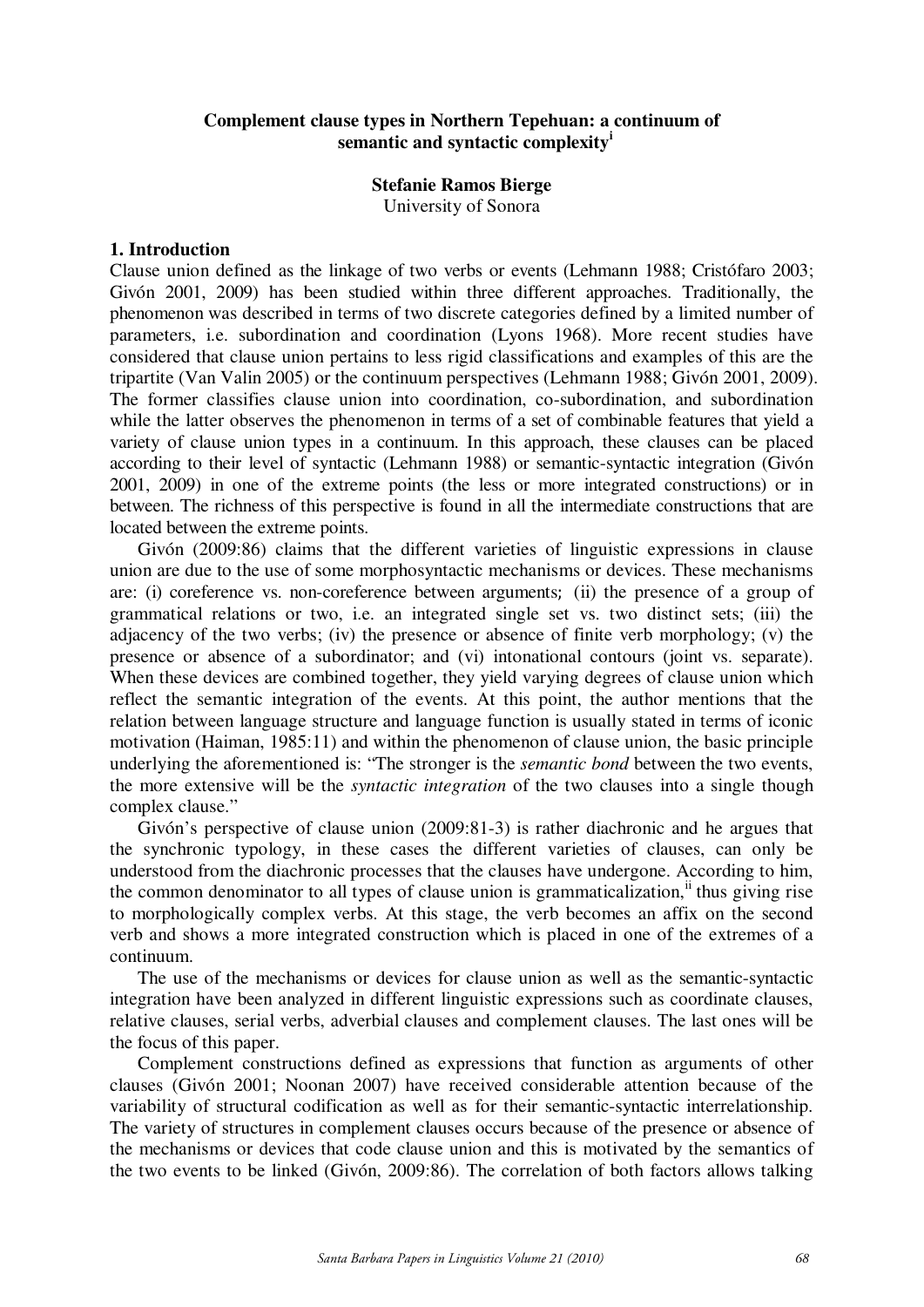about a continuum of semantic and syntactic integration in complement clauses where the different types of clauses are placed. Thus, this paper describes and examines the mechanisms or devices for clause union and the semantic dimension correlated to these mechanisms in object complement clauses in Northern Tepehuan.

In Northern Tepehuan it has been found that there are at least four types of complement clauses. All of them can be placed in a continuum of semantic-syntactic complexity which shows the different morphosyntactic features reflecting the semantic nuances of the events. The language also shows some grammaticalization processes of the complement-taking verbs which prevent the language from being placed in the clearly defined scale of complementtaking verbs proposed by Givón (2001:40).

### **2. Grammatical aspects of Northern Tepehuan**

Northern Tepehuan, a language pertaining to the Tepiman branch of the Uto-aztecan family (Dakin 2004), is spoken by approximately 6,800 people in the southern area of Chihuahua, Mexico.<sup>iii</sup> There are currently three recognized dialects which are located in the regions of Nabogame, El Venadito, and Baborigame. The dialect from the latter region is described in this paper.

Northern Tepehuan is characterized typologically as an agglutinative and head-marking language with a nominative-accusative case system. The language lacks morphological case markers in nouns; however, its nominative-accusative nature is manifested through two sets of pronouns, one for subjects and the other for non-subjects as shown in Table 1.

| Person           | Subject<br>pronouns | Non-<br>subject<br>pronouns | Pronominal<br>clitics      | Reflexive<br>pronouns | Possesive<br>pronouns            | Pronouns in<br>pospositions |
|------------------|---------------------|-----------------------------|----------------------------|-----------------------|----------------------------------|-----------------------------|
| 1 <sub>sG</sub>  | aani                | $gin\text{-}gin\text{-}$    | $=\tilde{n}$ i<br>$=$ na   | gin-                  | $gin-gin-$                       | giñ-                        |
| 2SG              | aapi                | gi-                         | $=pi$                      | $g_{1}$               | $g_{1}$                          | $g_{1}$                     |
| 3sG              | igai                | Ø                           | Ø                          | $g_{1}$               | $-di$                            | Ø                           |
| 1PL              | aatimi~<br>aatini   | giř-                        | $= i\check{r}$<br>$=$ tini | giř-                  | giř-                             | giř-                        |
| 2PL              | aapimu              | $g_{1}$ in-                 | $=$ pimu                   | $g_{1n-}$             | $g_{1n-}$                        | $g$ in-                     |
| 3PL              | igai                | Ø                           | Ø                          | $g_{1n}$              | $-di$                            | Ø                           |
| Non-<br>specific |                     | ga-                         |                            |                       | -ga<br>(objects $\&$<br>animals) |                             |

Table 1. Northern Tepehuan pronominal system

The use of this set of pronouns is illustrated in the examples below. The subject of an intransitive clause as well as an agent of a transitive clause is coded by independent subject pronouns as the subject *aapimu* '2PL.SBJ' in (1a) and the agent *igai* '3SG.SBJ' in (1b). The patient, however, takes a non-subject pronoun that is prefixed to the verb, like *gi*<sup>2</sup>- '1PL.NSBJ' in example (1b). In the case of ditransitive clauses, the recipient is marked by non-subject prefixes as patients in transitive clauses which indicate that the language has a primary object system also. This is exemplified in (1b) and (1c) where the non-subject *gi-* '1PL.NSBJ' marks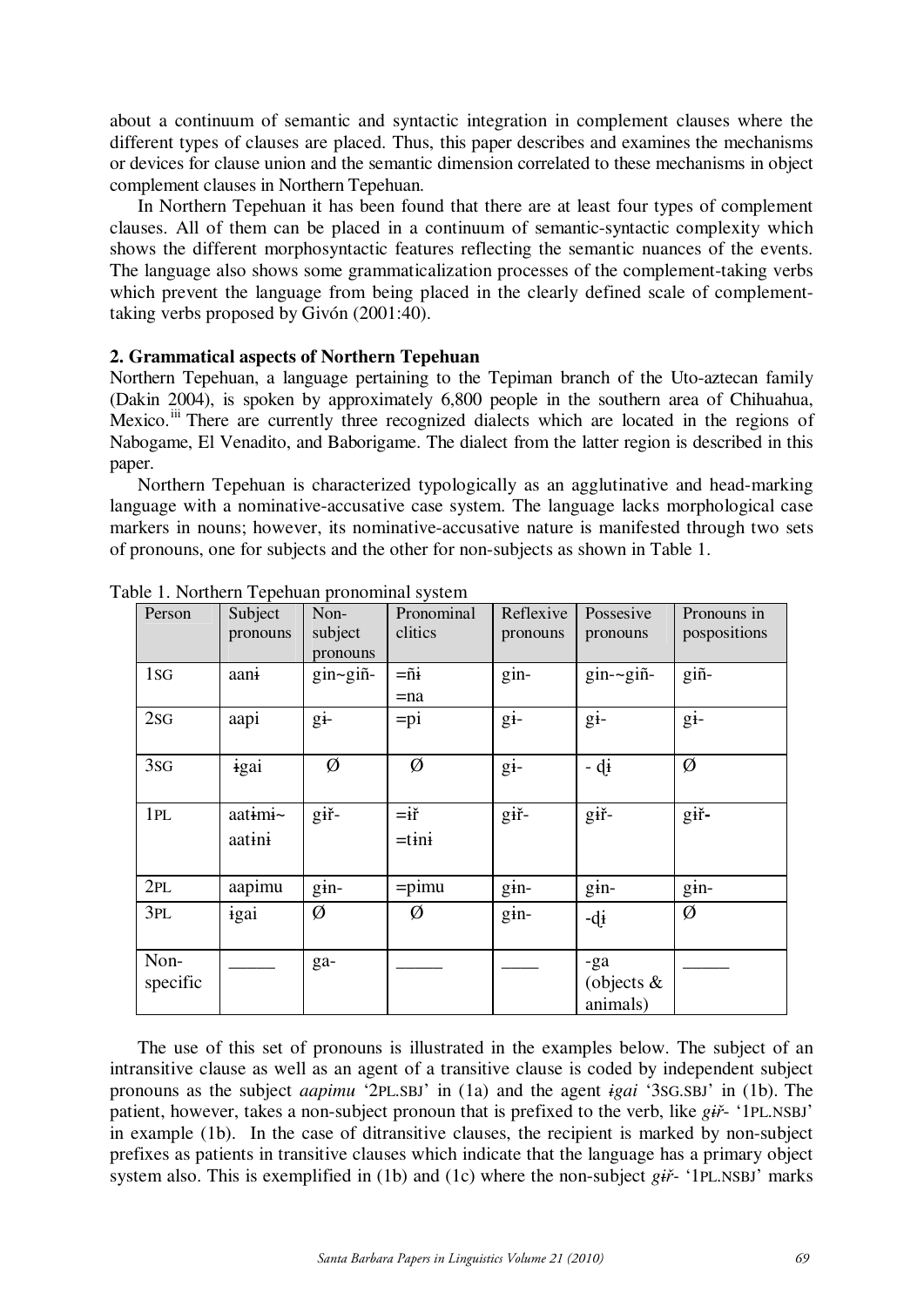a recipient argument in the latter while in the former the same non-subject pronoun is used to mark a patient.

- (1) a. **aapimu** kokosoiv 2PL.SBJ<sup>v</sup> RDP.CONT.sleep.PRS 'You sleep.'
	- b. igai **gir-gigi**  3SG.SBJ 1PL.NSBJ-RDP.CONT.hit.PFV 'He hit us.'
	- c. igai **giř**-ootoši tuminši 3SG.SBJ 1PL.NSBJ-send.PFV money 'He sent us money.'

The non-subject pronoun prefixes are also found in a relationship of possession as illustrated in examples (2a-c) with *giñ*- '1SG.NSBJ', *gi*- '2SG.NSBJ', and *gi*- '1PL.NSBJ'. On the other hand, for the expression of the 3SG or 3PL possession, the suffix *–i* is attached to the noun phrase as in (2c).

The suffix  $-ga$  'ALIENABLE' that appears in examples (2b) and (2c) expresses possession only for objects or animals.

(2) a. **giñ-**ika 1SG.NSBJ-hand 'my hand'

- b. **gi-**soi-**ga** gogoši 2SG.NSBJ-DOM-AL dog 'your dog'
- c. **giř**-asařa-**ga** 1PL.NSBJ-basket-AL 'our basket'
- d. moo-**i** head-3SG.POS 'his head'

Similarly, the non-subject pronouns are used to indicate a reflexive action. In the examples in (3), two clauses of this type are exemplified. As can be observed, the non-subject pronoun *gi-* '2SG.NSBJ' codifies the reflexive action for the 2SG and 3SG. The same occurs with *gin-* '2PL.NSBJ' for 2PL and 3PL respectively.

| (3) | a. | aapi                                 | $\mathbf{g}$ i-niid <sup>y</sup> i    | nii-d <sup>y</sup> a-kařo-na |  |  |  |
|-----|----|--------------------------------------|---------------------------------------|------------------------------|--|--|--|
|     |    | 2SG.SBJ                              | 2SG.NSBJ-look.at.PRS                  | look.at-APPL-INSTR-LOC       |  |  |  |
|     |    |                                      | 'You look at yourself in the mirror.' |                              |  |  |  |
|     | b. | igai                                 | $\mathbf{g}$ i-niid <sup>y</sup> i    | nii-d <sup>y</sup> a-kařo-na |  |  |  |
|     |    | 3SG.SBJ                              | 2SG.NSBJ-look.at.PRS                  | look.at-APPL-INSTR-LOC       |  |  |  |
|     |    | 'He looks at himself in the mirror.' |                                       |                              |  |  |  |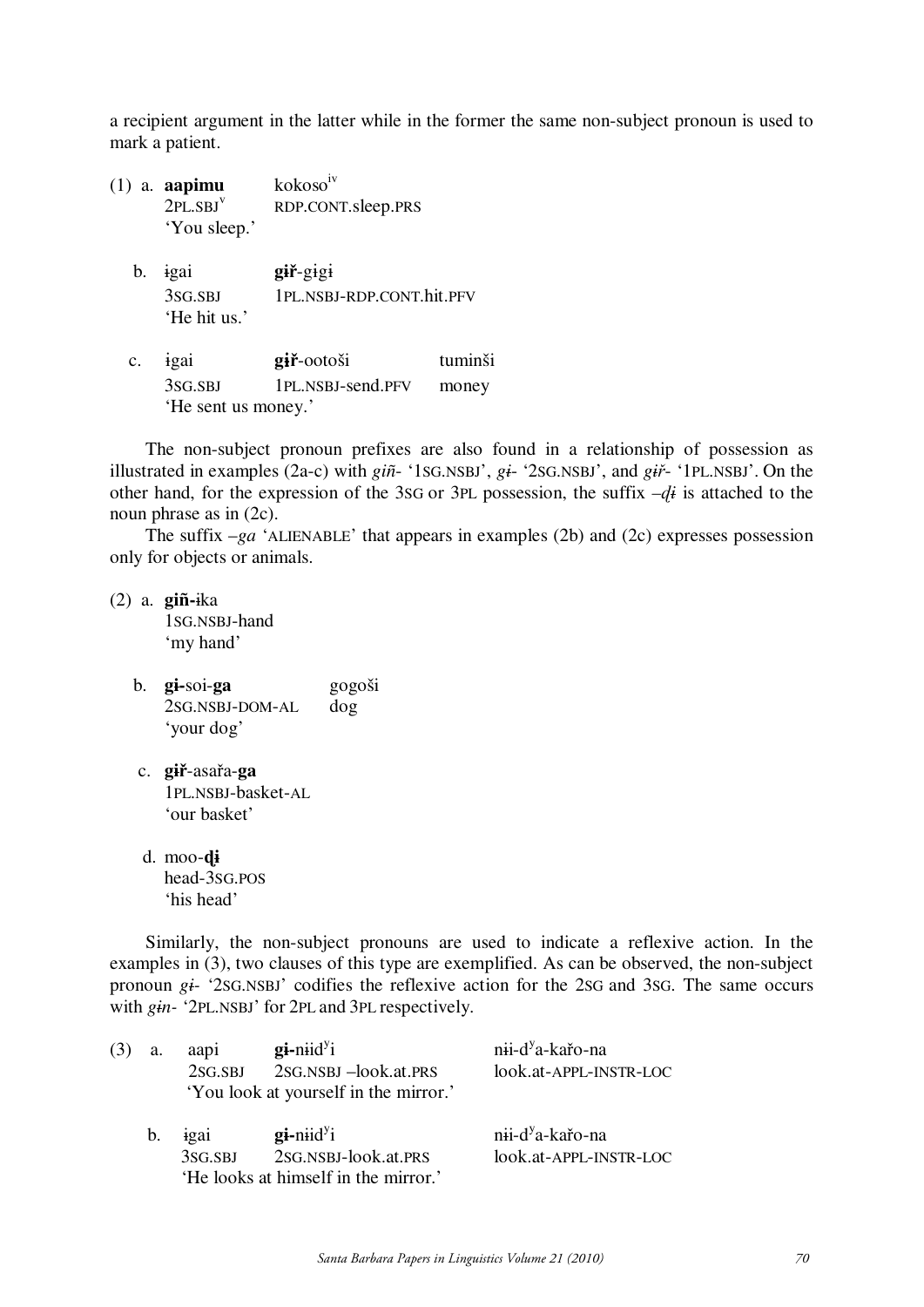## **2.1 Constituent order**

A simple clause in Northern Tepehuan is normally constituted by a verb and a nominal phrase or pronoun. In the intransitive clauses, the unmarked or preferred word order is SV as in (4a), while in a transitive clause it is AVP as in (4b). However, word order may be relatively free depending on the context.

|  | S                |                    |         |           |
|--|------------------|--------------------|---------|-----------|
|  | (4) a. Guana     |                    | suaka-i |           |
|  | John             |                    | cry-PRS |           |
|  | 'John cries'     |                    |         |           |
|  | $\mathbf{A}$     |                    |         | P         |
|  | b. Mařia guikoma |                    |         | yoošikai  |
|  | Mary cut.PFV     |                    |         | flower.PL |
|  |                  | 'Mary cut flowers' |         |           |

#### **3. Some remarks on complement constructions**

Most theories that examine complement clauses pay close attention to their syntactic properties because of the variety of structural codifications that give rise to the different complement types. Languages may have a greater or lesser number of complement types. For example, in Irish, it is known that there are only two complement types, the nominalized clause and the complement clause introduced by a subordinator. Other languages present more variety like Lango (a Nilotic language) which has four types: indicative, paratactic, infinitive, and subjunctive complement clause. $\overline{v}$  In both languages, the complement types can be determined by the presence or absence of the mechanisms mentioned above (Givón, 2009:86).

The syntactic codifications in complement clauses have also been studied with regard to their semantic aspects. However, there is less agreement in linguistic studies about the semantic relationship between the main predicate and the complement clause. Some authors (Dixon 2006; Noonan 2007) classify the complement-taking verbs based on their meaning and the type of complement clause they take without explaining the semantic and syntactic correlation. Others place them into semantic scales based on the main predicate meaning (Haiman 1985; Givón 1980, 2001, 2009). These scales allow explaining the type of correlation between the complement-taking verbs and the type of complement clause in terms of their syntactic and semantic relationship.

 According to Givón (2009), the phenomenon of complementation shows a systematic isomorphism between the semantics of the event and the syntax of the clauses. The semantic relation between the main predicate and its complement determines some syntactic features of the complement clause such as the use of the morphosyntactic mechanisms or devices: the reference of the subject, time, aspect or mood, etc. For him (2001: 40), the complement-taking verbs fall into three types: modality verbs ('want', 'begin', 'finish', 'try', etc.), manipulative verbs ('make', 'tell', 'order', etc.) and perception-cognition-utterance verbs ('see', 'know', 'think', 'say', etc.) (PCU henceforth). Modality and manipulative verbs run in parallel showing roughly the same semantic and syntactic relationship since they are the verbs with stronger semantic bonds; while the PCU verbs show less semantic bonds. This parallel behavior reflects a profoundly scalar phenomenon in which the transition from manipulative verbs and modality verbs to PCU verbs can be observed in the languages.

 The latter types of complement-taking verbs are explored regarding the different complement types that arise in Northern Tepehuan and will be described below.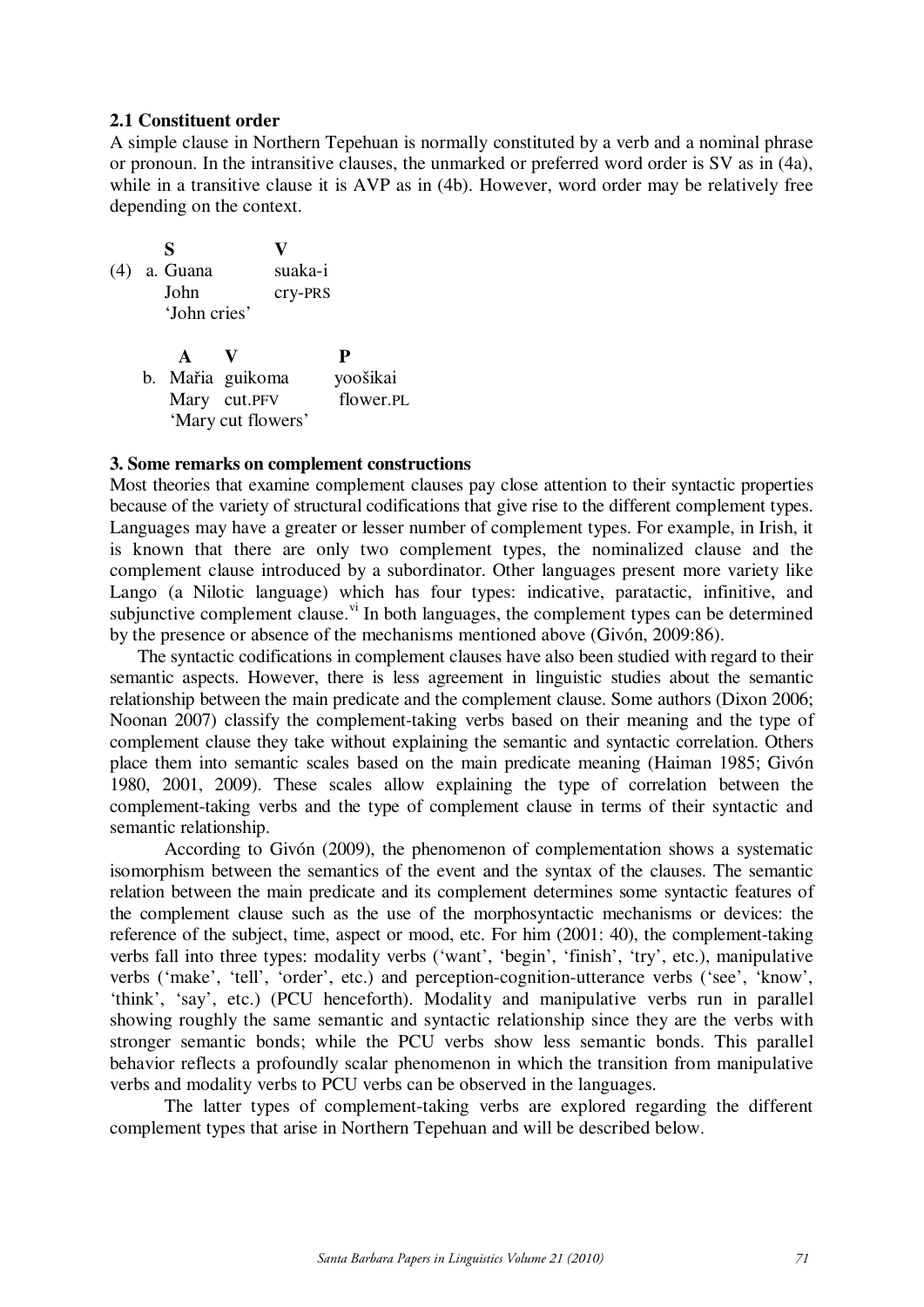## **3.1 Complement clause types in Northern Tepehuan**

In Northern Tepehuan, it has been observed that there are at least four types of complement clauses: morphologically complex verb, serial verb type, non-finite complement clause, and finite complement clause.

*a. Morphologically complex verb.* This construction is characterized by the following features: (i) the causative verb -*tua* occurs suffixed to the verb of the complement clause, thus forming a verbal complex; (ii) there is no subordinator; (iii) the verbal complex falls into the same intonational contour; (iv) there is one group of arguments, i.e. the causer and the causee; (v) the verbal complex presents the TAM markers. This type of complement occurs with intransitive and transitive verbs as in examples in  $(5)$ .

- $(5)$  a. aani  $\phi$ -aši-**tuda**-i 1SG.SBJ 3SG.NSBJ-laugh-CAUS-PRS 'I make him laugh.'
	- b. Tiisa giñ-kuitiskii-**tua**-i go gogoši Teresa 1SG.NSBJ-kick-CAUS-PRS DET dog 'Teresa makes me kick the dog.'

 Semantically, the event is codifying an implicative causative (Givón, 2001:40) where the manipulator has control and a direct, physical contact with the manipulee. This is reflected also by the marking of the manipulee as a non-subject pronoun prefix in (5b) with *giñ*- '1SG.NSBJ' and (5c) with *gi-* '2SG.NSBJ', thus, indicating a non-volitional participant. As both participants are acting at the same time, the clause has only one TAM marker which is reflected with the suffix *i-* 'PRS' in the verbal complex.

 Another example of morphologically complex verb that is found in the language is the one formed by the PCU verb  $\hat{H} \hat{i} d^{\gamma} i \sim \hat{H} \hat{i} d^{\gamma} a$  'to think' and the verb of the complement clause. In this case, the former is generally found in a non-reduced form and in a second position, which means that the verb is starting to grammaticalize into a suffix. This construction occurs when the verb has the modal meaning 'to want' with intransitive and transitive verbs as illustrated in examples in (6).

- (6) a. aani ugia-ñilid<sup>y</sup>i **i** taškali 1SG.SUJ eat-think.PRS tortilla 'I want to eat tortilla.'
	- b. ga-ata-ui-ña-n**li**-ña=na NSP.OBJ-ata-do-POT-think-POT=1SG 'I would like to work.'

As it can be observed, the verbal complex requires only one participant encoded by independent pronouns or pronominal clitics, and one TAM marking which shows that the events occur at the same time.

*b. Serial verb type*. This type of construction presents the following features: (i) there is no subordinator and the verbs are adjacent to each other; (ii) they have the same intonational contour; and (iii) one of the verbs is marked with TAM. Generally, serial verb types present one argument which is coreferential to the participant of the complement verb; however, there are some complement-taking verbs in a serial verb type construction that takes two different arguments. In those cases, one of the two arguments is coreferential with one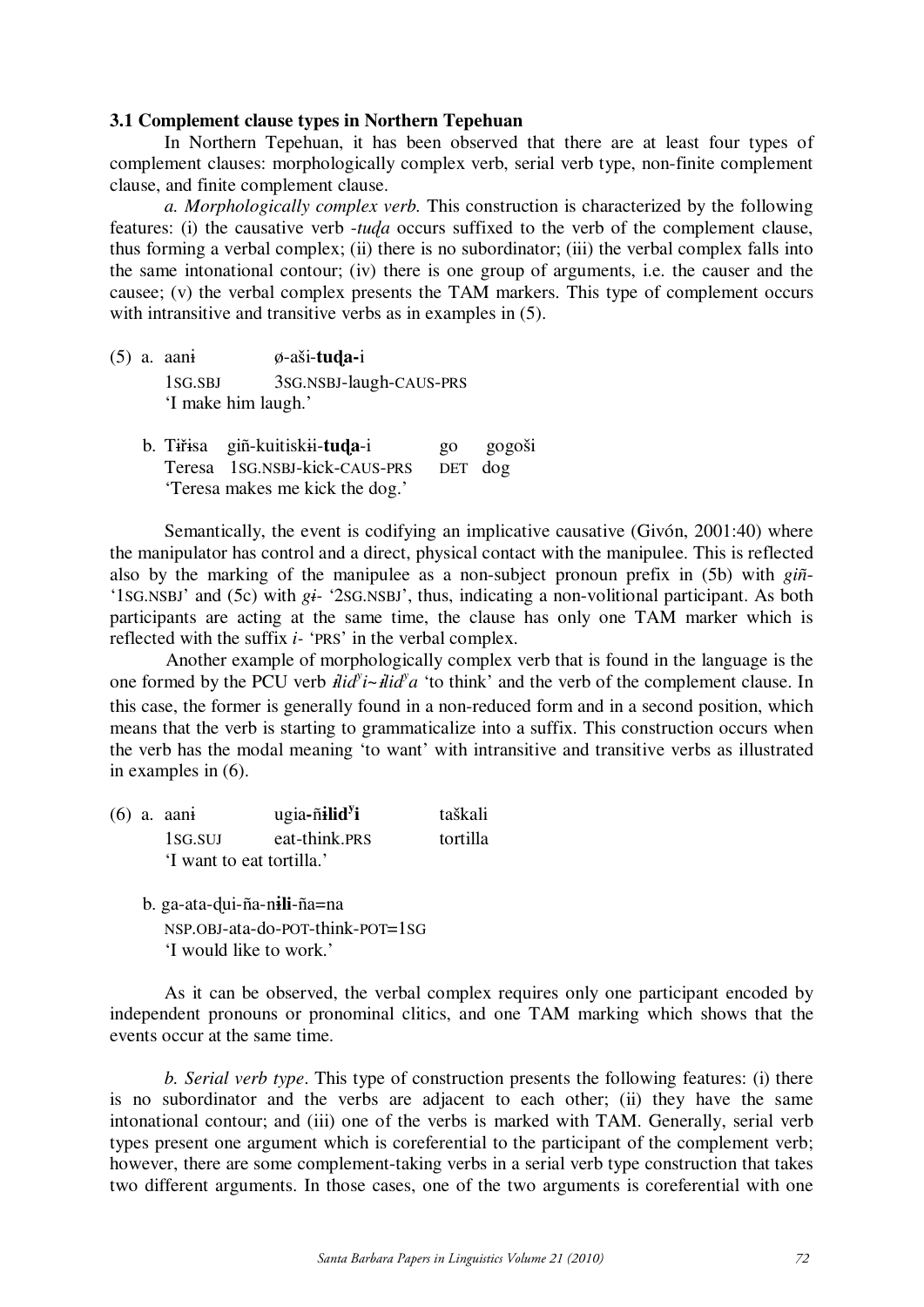participant of the complement verb (see examples in (14) and (15)). Two kinds of serial verb types have been found in Northern Tepehuan:

*- Auxiliary verbs.* The complement-taking verb behaves as an auxiliary since it can not take arguments and independent TAM marking. These properties have been associated with auxiliary verbs (Ramat 1987; Heine 1993). In this paper, an auxiliary verb is understood as one that cannot be used in an independent way as a predicative nucleus or verb with lexical characteristics and occurs in a fixed order with respect to the verb that is TAM marked (Heine, 1993: 23-4). In Northern Tepehuan the order that the two verbs present is [auxiliary verb + main or lexical verb], however, in one particular verb is [main or lexical verb + auxiliary verb].<sup>vii</sup>

The complement-taking verbs that act as auxiliary verbs are the modal *naato* 'finish' and *giaaga* 'to start', the PCU verb *maati* 'to know', and  $\hat{dl}d\hat{v}i - \hat{dl}d\hat{v}a$  'to think'. The verb *maati* 'to know' as well as the verb  $\hat{dl} \cdot \hat{dl} \cdot \hat{dl}$ ' to think' have lost their lexical meaning but have gained a modal one. Examples are illustrated in (7) and (8).

|  | (7) a. Guana maati [mimiřa-i] |  |                                   | kabami    |
|--|-------------------------------|--|-----------------------------------|-----------|
|  | John                          |  | know RDP.CONT.run-PRS             | fast      |
|  | 'John knows how to run fast.' |  |                                   |           |
|  | b. aapi                       |  | <b>maati</b> [baga-i]             | didibirai |
|  | 2SG.SBJ                       |  | know to.water-PRS RDP.PL.land     |           |
|  |                               |  | 'You know how to water the land.' |           |
|  |                               |  |                                   |           |

(8) [imi-mu] **lian** aan go-FUT.PROB think 1SG.SBJ 'I think that I will run.'

 Examples with the modal verb *naato* 'to finish' and *gaaga* 'to start' are shown in (9) where the coreference of the participant with the one from the complement verb can be observed as well as the auxiliary nature of the complement-taking verb.

| (9) | a. Mařia naato                                                   | [oha]         | sekundaria           |
|-----|------------------------------------------------------------------|---------------|----------------------|
|     | Mary finish                                                      | study.PFV     | high.school          |
|     | 'Mary finished studying high school.'                            |               |                      |
|     | $\mathbf{L}$ $\mathbf{L}$ $\mathbf{L}$ $\mathbf{L}$ $\mathbf{L}$ | الأعدا الأعمد | المعادد ومنحلة المفط |

| b. gin-aaga                              | $m=1$           | bis-kiamuko        |
|------------------------------------------|-----------------|--------------------|
| 1 <sub>SG</sub> .N <sub>SUJ</sub> -start | $run.PFV = lSG$ | every-morning-TEMP |
| I started to run every morning.'         |                 |                    |

 The analysis of the auxiliary verbs in the language is attested by the coexistence of their lexical form in the synchronic path, showing two different stages of grammaticalization processes (Heine, 1993:50).

| $(10)$ mi= <b>maati</b> =ni            | [iš=Guana d <sup>y</sup> ibia-gi] |
|----------------------------------------|-----------------------------------|
| $NEG=know.PRS=1SG$ $SBR=John$ come-IRR |                                   |
| 'I don't know if John will come.'      |                                   |

| $(11)$ ilid <sup>y</sup> a=na | [ši=Guana]   | ga-ata-guai             | tanai] |
|-------------------------------|--------------|-------------------------|--------|
| $think.PRS = 1SG$             | $SBR = John$ | NSP.OBJ-ata-do.PRS here |        |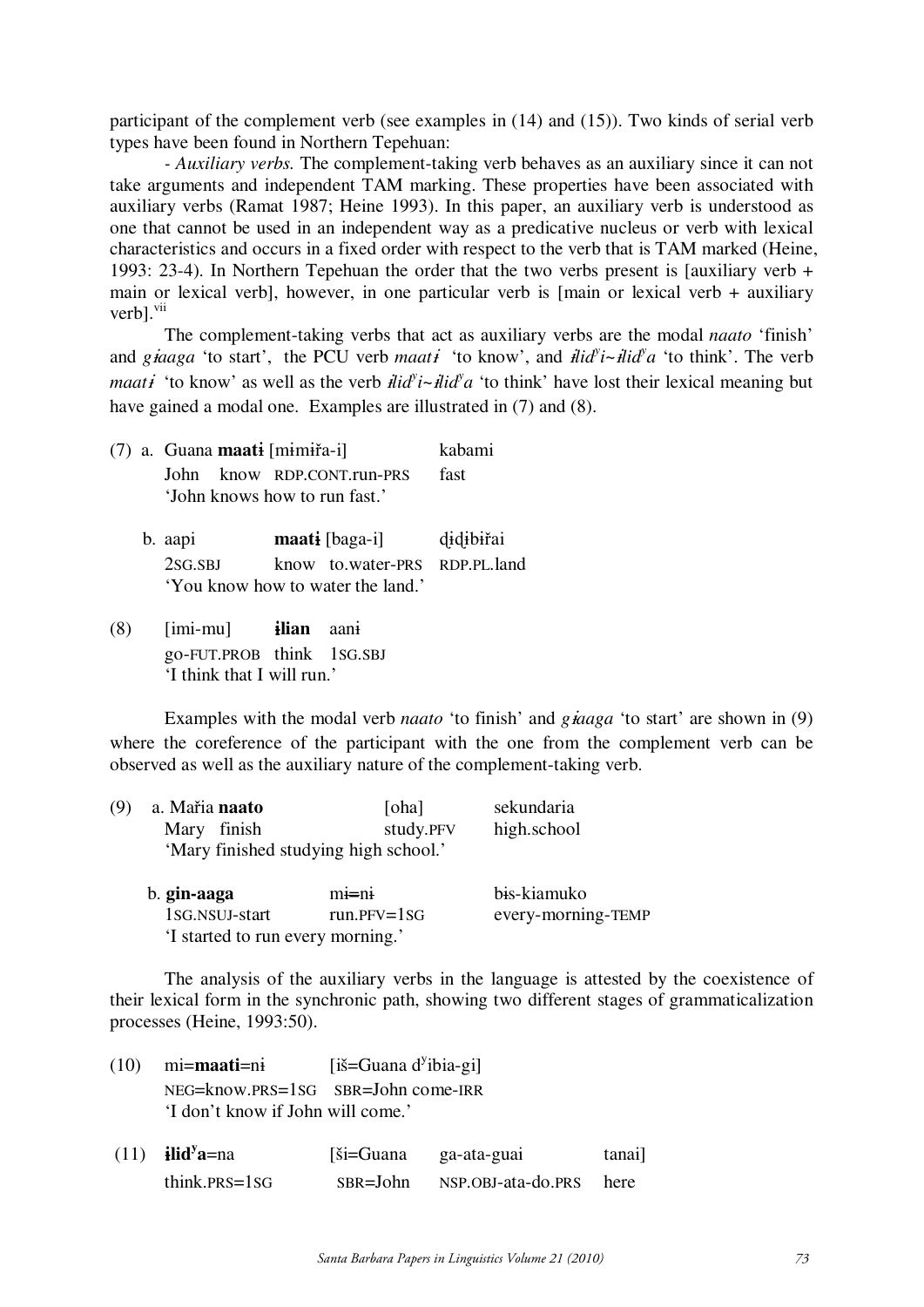'I think that John work here.'

(12) aan bisk **nanatoi** gin-talea-ga 1SG.SBJ always RDP.HAB.finish.PRS 1SG.NSBJ-homework-AL 'I always finish my homework'

*-Non-auxiliary verbs.* In these clauses, the complement-taking verb is marked with TAM and the second verb is codified in a non-finite form with the suffix *-ra* (sometimes a nominalized verb with the suffix –*gai*). Some of the complement-taking verbs like the manipulative *thai* 'to order' and the PCU  $\mathbf{H} \cdot \mathbf{d} \cdot \mathbf{d}$ ' a 'to think' (in transitive verbs) can take two participants, the agent and the patient. In the case of the verb *thai* 'to order', the patient acts as the agent of the second verb as in the examples in (13).

| $(13)$ a. gubuda-kidi gin-tihai |                                                    |                 | $[nii-dya-gai]$      |                                  |       |
|---------------------------------|----------------------------------------------------|-----------------|----------------------|----------------------------------|-------|
| force-with                      | 1SG.NSBJ-order.PFV                                 |                 | sing-APPL-NMLZ       |                                  |       |
| 'They forced me to sing.'       |                                                    |                 |                      |                                  |       |
| b. aani                         | tihai                                              |                 | Guana [baso-piga-řa] |                                  |       |
| 1SG.SBJ                         | order.PFV                                          | John            | weed-PRIV-NF         |                                  |       |
| 'I forced John to weed.'        |                                                    |                 |                      |                                  |       |
| c. Aguštiña                     | tihai                                              | $\overline{20}$ | aali                 | [bai ñɨñia-řa                    | baki] |
| Agustina                        | order.PFV                                          | <b>DET</b>      |                      | RDP.PL.child well clean-NF house |       |
|                                 | 'Agustina forced the children to clean the house.' |                 |                      |                                  |       |

The verb  $\mathbf{i} \mathbf{i} d^{\gamma} \mathbf{i} \sim \mathbf{i} \mathbf{i} d^{\gamma} a$  'to think' is polysemic in the sense that it also functions as the modality verb 'to want'. When this occurs and there is a transitive verb in the clause, two participants appear: the agent and the patient of the action. The agent is codified in both verbs with the 1SG clitics. See example (14).

| $(14)$ gigibia= $\tilde{n}$ i | [ilid <sup>y</sup> a=na] | Piyuřo |
|-------------------------------|--------------------------|--------|
| $RDP$ .CONT.hit= $1SG$        | think. $PRS = 1SG$       | Peter  |
| 'I want to hit Peter.'        |                          |        |

 Another type of PCU verb that the serial verb type construction has is the verb *mai* 'to learn' which has a coreferent argument with the participant of the complement clause. See example (15).

- (15) a. aan **mai mai** [daiba-řa kabayo] 1SG.SBJ learn.PFV ride-NF horse 'I learned to ride a horse.'
	- b. Piyuřo **matia** [baso-ma-da-řa] Peter learn.FUT weed-ma-TR-NF 'Peter will learn to weed.'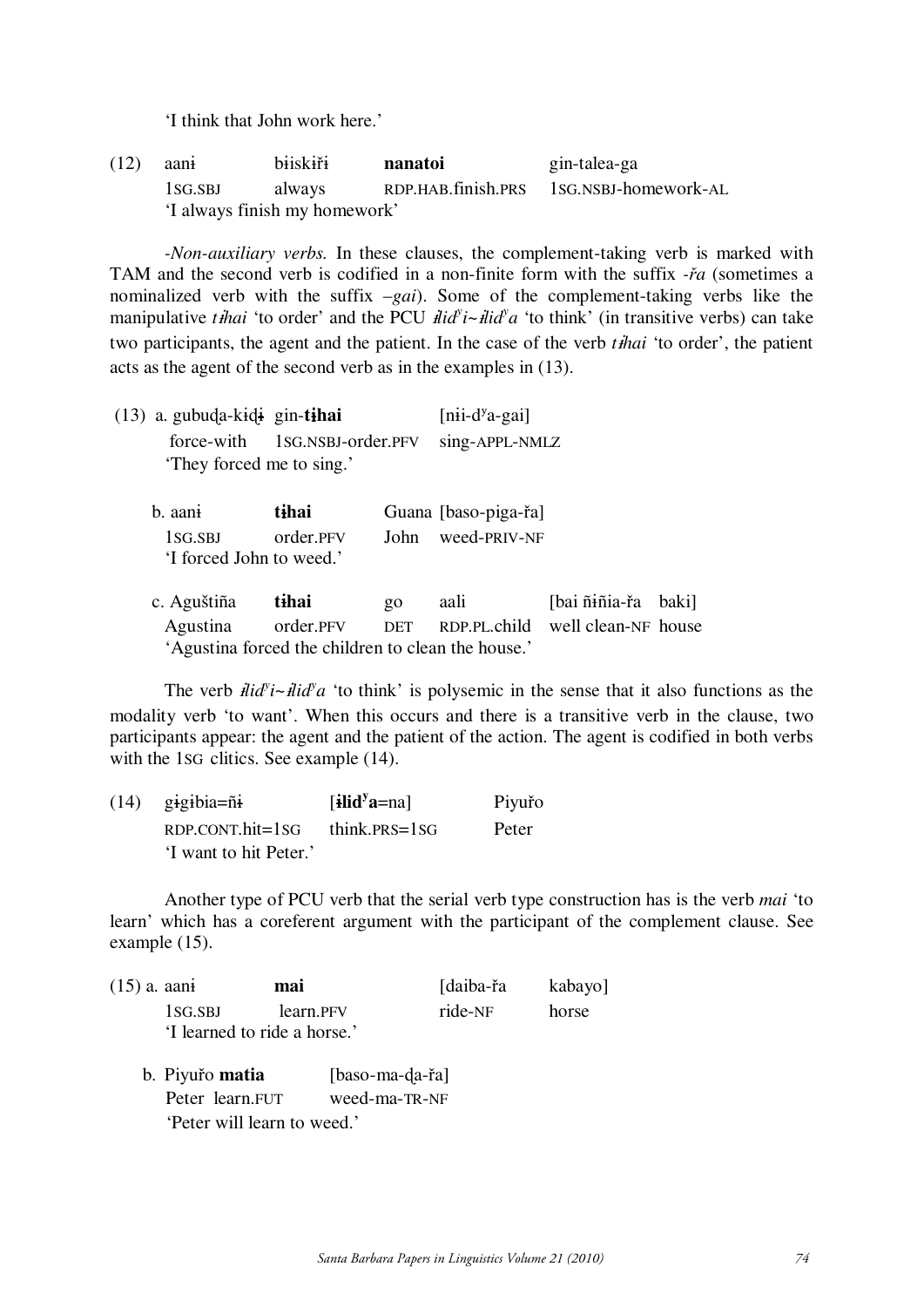Semantically, the serial verb type constructions, i.e. the auxiliary and the non-auxiliary verbs, present implicative modals which reflect the termination of an event such as *naato* 'to finish' or *giaaga* 'to start', as well as non-implicative modals like the PCU verbs which denote the meaning of possibility as  $\mathbf{H} \cdot \mathbf{d} \cdot \mathbf{d} \cdot \mathbf{d} \cdot \mathbf{d}$  and the meaning of ability as *maat* 'to know' in (7). Other verbs that are codified with this type of construction are the manipulative *thai* 'to order' and the PCU *mai* 'to learn'.

In all the cases, a co-temporal event is encoded since only one of the verbs bear the TAM marking. In the manipulative verbs, the agent has control over the situation although it does not have a completely direct and physical contact with the patient.

All these constructions show integrated events; nonetheless, it is less in comparison with the morphologically complex verbs.

c. *Non-finite clauses.* The non-finite clauses are characterized by the following features: (i) the subordinator  $i\ddot{s} = \gamma \ddot{s}i =$  combine the two clauses; (ii) both clauses fall into the same intonational contour; (iii) the verb within the complement clause is codified in a nonfinite form with the suffix  $-i\alpha$  (sometimes the verb is nominalized with the suffix  $-gai$ ), and (iv) there can be coreferent arguments or not between the main clause and the complement clause. Verbs with the characteristics above are manipulatives such as *thai* 'to order' and *id<sup><i>y*</sup>ui 'to make'; modal verbs such as *baiga* 'can' and the PCU *ilid<sup>y</sup>i*~*ilid<sup>y</sup>a* 'to think', *agihi* 'to say/tell', *tigid'o* 'to forget', and *guaguidia* 'to believe'.

In manipulative constructions, as in examples (16) and (17), the patient of the main clause is coreferent with the agent of the complement clause. When there is a pronoun acting as a patient, it is codified with a non-subject pronoun as in example (16) with  $g\dot{f}$  '2sG.NSBJ'. There is no direct physical contact between the agent and the patient of the clause. However, there is certain degree of control from the agent and this is reflected in the non-finite codification of the complement clause (-*ña* 'POT' and –*gi* 'IRR'). On the other hand, the two events are less co-temporal in that the second event, that is, the complement clause, could have happened later in time as a consequence of an action and not necessarily at the same time in which the event of the main clause is expressed.

(16) aan **gi-tihai** [iš=ki-dui-ña=pi go kuřařai] 1SG.SBJ 2SG.NSBJ-order.PFV SBR=well-do-POT=2SG DET fence 'I ordered you to fix the fence.'

| (17) | aant                 | id <sup>y</sup> ui |              | $[\text{Si}=Guana$ ga-tudia-gi |
|------|----------------------|--------------------|--------------|--------------------------------|
|      | 1SG.SBJ              | do.PFV             | $SBR = John$ | NSP.OBJ-dance-IRR              |
|      | 'I made John dance.' |                    |              |                                |

Modality verbs such as *baiga* 'can' and the PCU verb  $\mathring{H}i\mathring{d}i - \mathring{H}i\mathring{d}a$  with the modal meaning 'to want' in examples (18), (19), and (20) generally have coreferent arguments in which the dative or agent participant of the main clause is the one that does the action in the complement clause.

|             | (18) <b>baiga=tini</b> [iš=imia-gi dai dadia-gi |                                                    | imo tasai-ri |
|-------------|-------------------------------------------------|----------------------------------------------------|--------------|
| $can = lPL$ |                                                 | SBR=go-IRR CONJ come.back-IRR                      | one day-LOC  |
|             |                                                 | 'We are able to go and come back in the same day.' |              |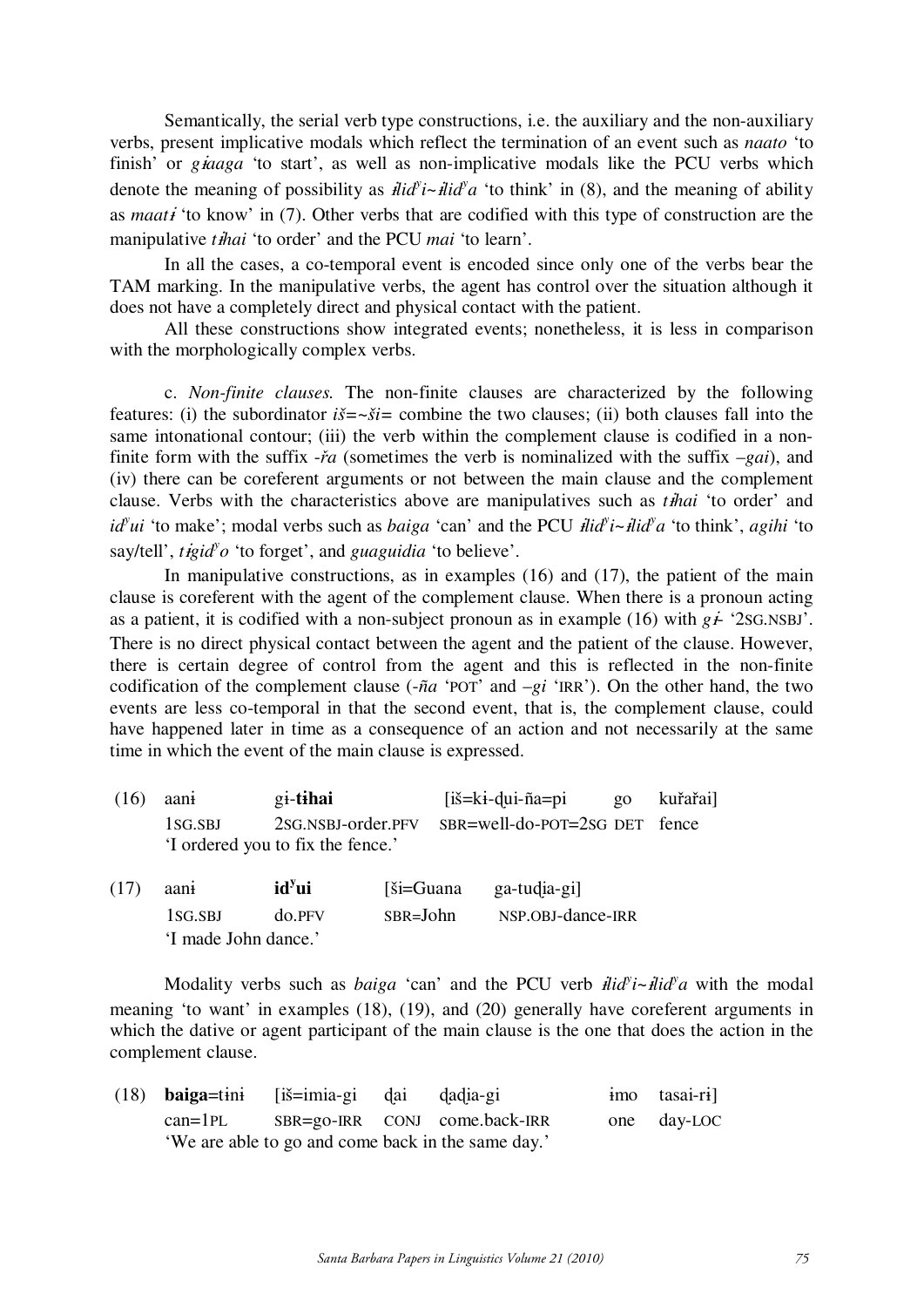- (19) Guana **baiga** [iš=mlia-gi baika ora] John can SBR=run-IRR three hour 'John can run for three hours.'
- $(20)$  ip=**ilid**<sup>y</sup>**a**=tini  $[i\check{\sigma} = i\text{k}i$  ga-ugia-gi] ip=think.PRS=1PL SBR=early NSP.OBJ-eat-IRR 'We want to eat early.'

In the case when one participant desires another to do something, the participant who does the action in the complement clause is coreferent with the patient of the main clause as in example (21). In the same way as the verbs in the complement clause described above, there is an irrealis suffix –*gi.*

| (21) | aap <sub>1</sub>     | $p=$ ilid <sup>y</sup> i | [iš=aani               | imia-gi] |
|------|----------------------|--------------------------|------------------------|----------|
|      | 2SG.SBJ              | p=want.PRS               | $SBR = 1SG.SBJ$ go-IRR |          |
|      | 'You want me to go.' |                          |                        |          |

 Modality verbs as the illustrated above show less co-temporal events because when a wish or ability from a participant is communicated, the desired event is more likely to be in the realm of possibility as it can or cannot occur in the future.

 Finally, in PCU verbs reflecting a mental state or verbal act of utterance such as *agihi* 'to say/tell', *tigid'o* 'to remember', and *guaguidian* 'to believe', there are no coreference restrictions. In (22), the two events are less co-temporal since the action of coming  $d^{\gamma}$ *ibia* is not necessarily happening at the time of the verbal act of telling *agihi*. In the case of (23) and (24), the second event remains in the possibility of happening or not which is reflected by the non-finite form of the verb in the complement clause.

|  | $(22)$ aani <b>agihi</b> gi-tatali |                                       | $\overrightarrow{is} = d^y$ ibia | go šoro-ko]                                                   |
|--|------------------------------------|---------------------------------------|----------------------------------|---------------------------------------------------------------|
|  |                                    |                                       |                                  | 1SG.SBJ tell.PFV 2SG.NSBJ-uncle SBR=come.NF DET tomorrow-TEMP |
|  |                                    | If told your uncle to come tomorrow.' |                                  |                                                               |

 $(23)$  Piyuro **tigid**<sup>y</sup>**o** [ši=šoro-ko imia-gai Batopili-ři] Peter remember.PFV SBR=tomorrow-TEMP go-NMLZ Batopilas-LOC 'Peter remembered that tomorrow he will go to Batopilas.'

| (24) | <b>guaguidia=</b> na             | [iš=Guana] | gigibia    | Piyuřo] |
|------|----------------------------------|------------|------------|---------|
|      | believe. $PRS = 1SG$             | SBR=John   | RDP.hit.NF | Peter   |
|      | 'I believe that John hit Peter.' |            |            |         |

*d. Finite clause.* This type of clauses are characterized by the following features: (i) the subordinator  $i\ddot{s}=-\dot{s}i=$  combine the two clauses; (ii) both clauses fall into the same intonational contour; (iii) the verb in the complement clause is codified in a finite form; (iv) The clauses can have coreferent arguments or not. Verbs with these structures are manipulative verbs such as *thai* 'to order' and  $id^{\gamma}ui$  'to make' as in (25) and (26). Both clauses show a non-implicative action where the patient has more control over the situation and is not affected directly by the agent. Both verbs in the clause bear the TAM marking thus showing events that are less co-temporal.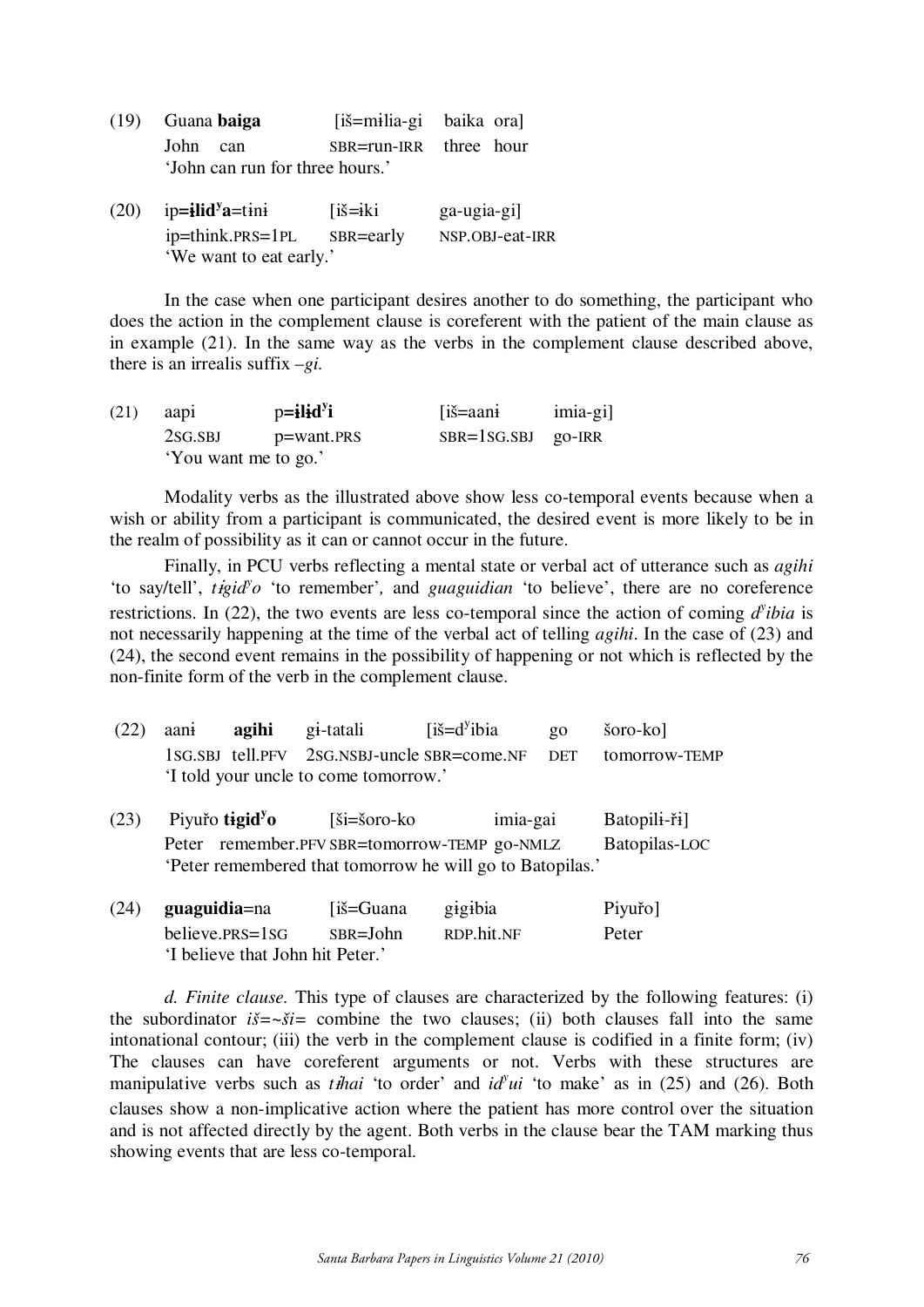|  | $(25)$ Guana gi-tihai                   | [iš=guikoma=pi | basoi] |
|--|-----------------------------------------|----------------|--------|
|  | John 2SG.NSBJ-order.PFV SBR=cut.PFV=2SG |                | weed   |
|  | 'John ordered you to cut the weed.'     |                |        |

(26) Guana **id<sup>y</sup>** [iš=muaa=na Piyuřo] John make.PFV SBR=kill.PFV=1SG Peter 'John made me kill Peter.'

The PCU verb  $\hat{H} \hat{i} d^{\gamma} i \sim \hat{H} \hat{i} d^{\gamma} a$  'to think' with the modal meaning 'to want' also presents two events with its own TAM marking. Examples are illustrated in (27) and (28).

| (27) | $ip=$ ilid <sup>y</sup> a=na                           |                               | [ iš=guikoma-i=pi<br>muyi |                   | kuagi]     |
|------|--------------------------------------------------------|-------------------------------|---------------------------|-------------------|------------|
|      | ip=think.prs=1sG<br>'I want you to cut a lot of wood.' | SBR=cut-PRS=2SG               |                           | a.lot             | wood       |
| (28) | $ip = i$ lid <sup>y</sup> a=na                         | $\overline{\text{is}} =$ aapi | ga-oha-i                  |                   | Pařařa-na] |
|      | $IP =$ think. $PRS = 1SG$                              | $SBR = 2SG$                   |                           | NSP.OBJ-study-PRS | Parral-LOC |
|      | 'I want you to study at Parral.'                       |                               |                           |                   |            |

Other PCU verbs as *maati* 'to know', *mai* 'to learn', *niid'i* 'to see', *kai* 'to hear', *agihi* 'to say', and *tigid'o* 'to forget' show two events that are less co-temporal also. Examples are illustrated in  $(29)$ ,  $(30)$  and  $(31)$ .

|                                        | $(29)$ Guana maati | ∫iš=Mařia                                   | - hi | Pařařa-na] |
|----------------------------------------|--------------------|---------------------------------------------|------|------------|
|                                        |                    | John know.prs SBR=Mary leave.prv Parral-Loc |      |            |
| 'John knows that Mary went to Parral.' |                    |                                             |      |            |

- (30) Guana **mai** [iš=mamabiyi kokosi-i tasi-ri] John learn.PFV SBR=RDP.PL.bear RDP.CONT.sleep-PRS sun-in 'John learned that bears sleep all day long.'
- $(31)$  aapi **niid**<sup>y</sup>**i i** aiyi [iš=Guana ga-ši] 2SG.SBJ see.PFV when SBR=John NSP.OBJ-steal.PFV 'You saw when John stole it.'

# **4. Continuum of semantic and syntactic complexity**

The four types of object complement clauses in Northern Tepehuan described above can be placed into a semantic-syntactic continuum where the most integrated clauses are situated at the right end while the less integrated ones at the opposite end. In this paper, the morphologically complex verbs with the causative suffix  $-iuqa$  and the verb  $\ddot{dl}d\ddot{v} - \ddot{dl}d\dot{v}a$  'to think' are considered to be the most integrated clauses while the finite complement clauses are the less integrated ones. In between the two ends, the serial verb type as well as the nonfinite complement clauses can be located.

 As far as the complement-taking verbs are concerned, it can be observed that the manipulative, modality and PCU verbs in Northern Tepehuan present different types of complements which have different degrees of integration. The manipulative verbs, for example, have shown to have a morphologically complex verb as well as serial verb type, non-finite and finite complement clauses. The same can be observed with modality verbs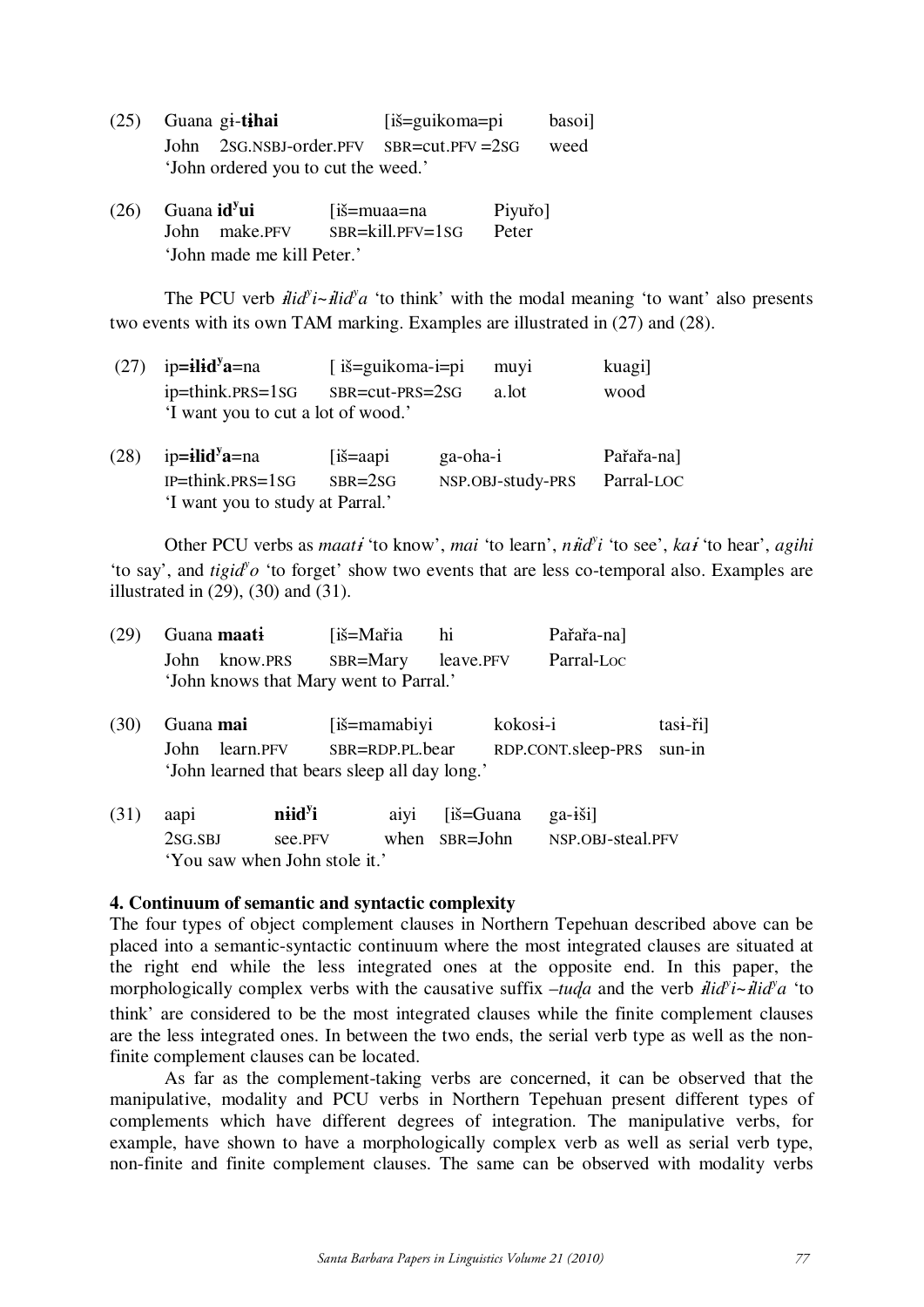which have serial verb type and non-finite complements. Finally, the PCU verbs present morphologically complex verb, serial verb type as well as non-finite and finite complements.

In most of the cases, it can be said that the variety of complement types presented in each type of verb is due to semantic nuances of the events reflected in the syntax of the language. However, some grammaticalization processes present in some complement-taking verbs have originated more integrated structures. Those are the cases of the PCU verbs *maati* 'to know' and  $\ddot{dl} \dot{d}$ <sup>*i*</sup> $i\dot{d}$ <sup>*ia*</sup> $d$ <sup>*'a*</sup> to think' where the former shows an auxiliary verb construction with a modality value and the latter, a morphologically complex verb and auxiliary verbs also.

The behavior of these verbs as well as the semantic nuances of the events make the language difficult to fall into Givón's systematic scale of complement-taking verbs (2001:40) presented in section 3. Instead, the different complement clauses can be placed more or less accurately into Lehmann's continuum of syntactic level for clause union (1988:189-92). This continuum refers to the level of the subordinate clause with respect to the main clause which in this paper is conceived as the level of the complement clause with respect to the main clause or complement-taking verb.

Similarly to Givón (2001), the guiding idea of this *continuum* is that the lower the level, the more tightly the subordinate clause is integrated into the main clause syntactically. Between these two extremes (i.e. between the morpheme and the paragraph), there is a multiplicity of syntactic levels. This continuum is shown in Figure 1 below.

| SENTENCE <                                     |                                 |        |                             |                                      |           | $\blacktriangleright$ WORD |
|------------------------------------------------|---------------------------------|--------|-----------------------------|--------------------------------------|-----------|----------------------------|
| subordinate clause is                          |                                 |        | complex predicate formation |                                      |           |                            |
|                                                | outside at margin inside inside |        |                             | verb                                 | auxiliary | verbal                     |
| main                                           | of main                         | main   | VР                          | serialization periphrasis derivation |           |                            |
| clause                                         | clause                          | clause |                             |                                      |           |                            |
| Figure 1. The continuum of the syntactic level |                                 |        |                             |                                      |           |                            |

Although in this paper the terms verbal derivation and auxiliary periphrasis are not used since it is believed that the term morphologically complex verb captures better the notion of complexity and the diachronic processes, and avoids the baggage of the term 'auxiliary periphrasis' as it is used within the Indo-European tradition, the complement clauses from Northern Tepehuan can be placed in this type of continuum. This is illustrated in Figure 2 where the object complement clauses as well as the different complement-taking verbs that present each type of complement are shown.

| SENTENCE |                                                          |                                                        |                                                                                                                                                   |                                                                             | WORD                                                                                                                                  |
|----------|----------------------------------------------------------|--------------------------------------------------------|---------------------------------------------------------------------------------------------------------------------------------------------------|-----------------------------------------------------------------------------|---------------------------------------------------------------------------------------------------------------------------------------|
|          |                                                          |                                                        | <b>SERIAL VERB TYPE</b>                                                                                                                           |                                                                             |                                                                                                                                       |
|          | <b>FINITE CLAUSE</b>                                     | <b>NON-FINITE</b>                                      | NON-AUXILIARY                                                                                                                                     | <b>AUXILIARY</b>                                                            | MOPHOLLOGICALLY<br><b>COMPLEX VERBS</b>                                                                                               |
|          | $PCU: \text{maat } i$                                    | $PCU:$ mai                                             | $PCU$ : mai                                                                                                                                       | $PCU: \text{maat } i$                                                       | <b>MPT:</b> -tuda 'CAUS'                                                                                                              |
|          | $\ddot{dl} \dot{d}^{\nu}$ i~ $\ddot{dl} \dot{d}^{\nu} a$ |                                                        | $\ddot{dl} \dot{d} \ddot{d} \dot{d} - \ddot{dl} \dot{d} \ddot{d} a$ $\ddot{dl} \dot{d} \ddot{d} \dot{d} a$ $\ddot{dl} \dot{d} \ddot{d} \dot{d} a$ |                                                                             | <b>PCU</b> : $\mathbf{H} \mathbf{i} \mathbf{d}^{\mathbf{y}} \mathbf{i} \sim \mathbf{H} \mathbf{i} \mathbf{d}^{\mathbf{y}} \mathbf{d}$ |
|          | mai<br>$n \ddot{u} d^{\gamma} i$                         | agihi<br>$t$ <i>igid</i> <sup><math>v</math></sup> $o$ |                                                                                                                                                   | <b>MODALITY: naato</b><br>giaaga                                            |                                                                                                                                       |
|          | kai                                                      | <b>MPT</b> : $id^yui$ :                                | <b>MPT</b> : thai                                                                                                                                 |                                                                             |                                                                                                                                       |
|          | guaguidia                                                | t ihai                                                 |                                                                                                                                                   |                                                                             |                                                                                                                                       |
|          | <b>MPT</b> : $id^{\nu}ui$<br>tihai                       | MODALITY: baiga                                        |                                                                                                                                                   |                                                                             |                                                                                                                                       |
|          | <b>OUTSIDE MAIN CLAUSE</b>                               |                                                        |                                                                                                                                                   |                                                                             |                                                                                                                                       |
|          |                                                          |                                                        |                                                                                                                                                   | Figure 2. Northern Tepehuan continuum of semantic and syntactic complexity. |                                                                                                                                       |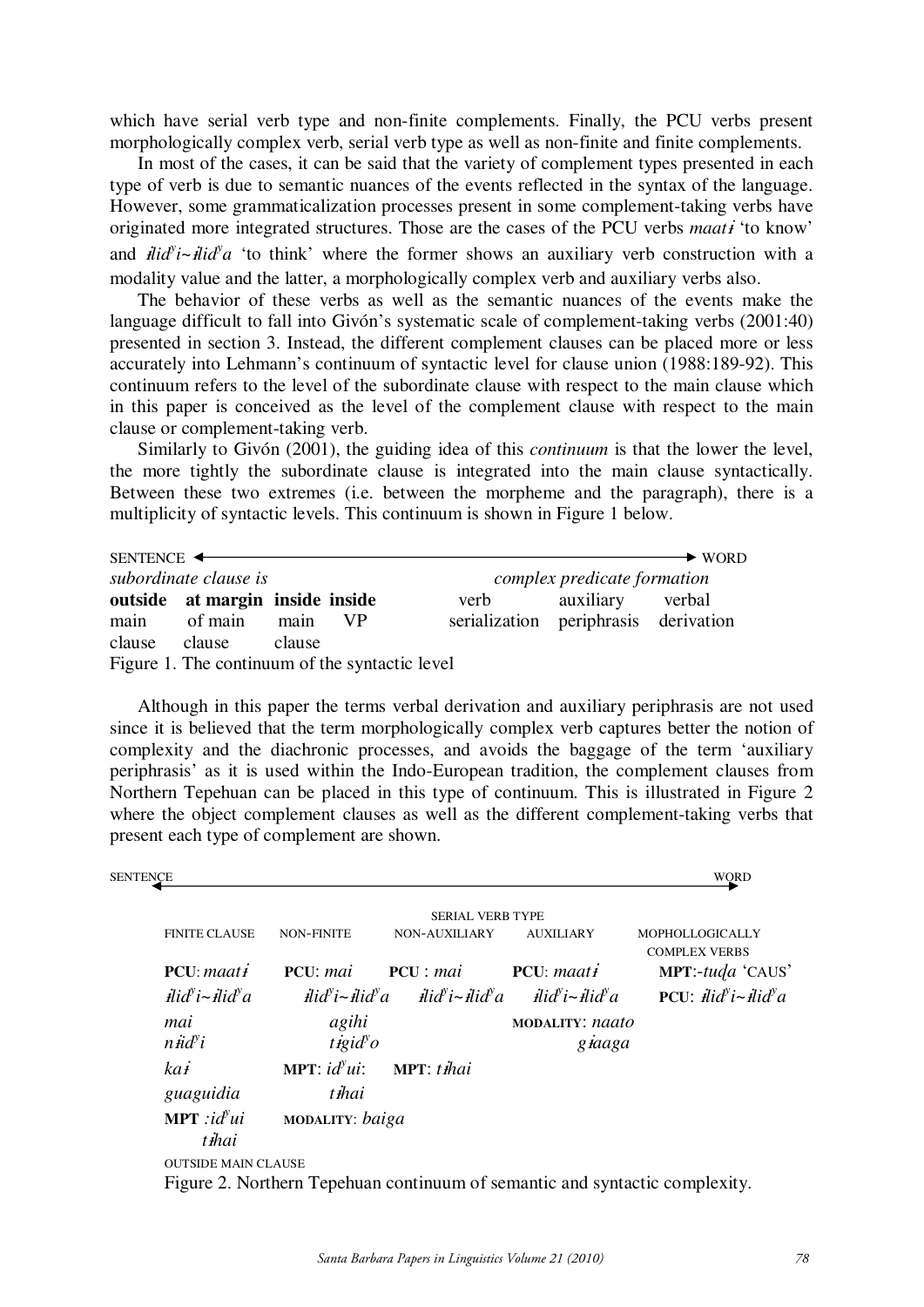On the other hand, the idea of a continuum is attested also by the presence of linguistic expressions which show a morphologically complex verb with the causative -*tua* in an analytic clause with the manipulative verb  $id^yui$  'to make'. These types of clauses show cases in which there are different degrees of integration within a single clause. Generally, they occur with non-human participants such as *kabayo* 'horse' and *uki* 'rain'. See examples (32) and (33).

| (32) | $\overline{20}$ | $k\ddot{+}$ ii id <sup>y</sup> ui [iš=gašubi-tuda=pi                 |             | $\overline{20}$ | kabayo]   |       |
|------|-----------------|----------------------------------------------------------------------|-------------|-----------------|-----------|-------|
|      | DET             | man make.PFV SBR=brush-CAUS=2SG<br>The man made us brush the horse.' |             | DET             | horse     |       |
| (33) | $\overline{20}$ | maati-kami id <sup>y</sup> ui                                        | [iš=Diosai  | otos-tuda       |           | duki] |
|      | DET             | know-NMLZ make.PFV                                                   | $SBR = God$ |                 | send-CAUS | rain  |
|      |                 | 'The witch doctor made God send rain.'                               |             |                 |           |       |

Another instance that demonstrate different degrees of integration within the same clause are the ones formed by a serial verb type clause with a morphologically complex verb. This linguistic expression is composed by the manipulative verb *tiani* 'to force' which acts as a non-auxiliary serial verb type but at the same time creates a morphologically complex verb with the causative suffix -*tua.* An example of this is shown in (34).

| (34) | aani                             | $gin-tyani-tuda-i$      | oha-řa   |
|------|----------------------------------|-------------------------|----------|
|      | 1sg.sul                          | 2PL.NSUJ-force-CAUS-PRS | write-NF |
|      | 'I force you to write a letter.' |                         |          |

# **5. Final remarks**

This paper has described the object complement clauses in Northern Tepehuan, a Uto-aztecan language from the Tepiman branch. The data have shown that there are at least four complement types: morphologically complex verbs, serial verb type, non-finite complements and finite complements. The different complement types were determined by the presence or absence of the mechanisms for clause union (Givón, 2009:86), which also helped to observe the different degrees of semantic and syntactic integration of the events.

The four complement types have revealed that they can be placed in a continuum of semantic and syntactic complexity where the most integrated clauses are situated at the right end while the less integrated ones at the opposite end. The morphologically complex verbs with the causative suffix  $-tuqa$  or the verb  $\ddot{dl}d\ddot{v}i-\ddot{dl}d\dot{v}a$  'to think' are the most integrated clauses while the finite complement clauses are the less integrated ones. In between the two ends, the serial verb type -auxiliary and non-auxiliary verbs- as well as the non-finite complement clauses can be located. The richness of this perspective can be observed in all the intermediate constructions that are located between the extreme points in the language since they show different degrees of integration due to semantic nuances of the events as well as some processes of grammaticalization. This is the case of the PCU verbs *maati* 'to know' and  $\mathbf{h}$ id'i~ $\mathbf{h}$ id'a 'to think' which have been grammaticalized into modality verbs, thus acting as auxiliary verbs. Also, in the case of the latter, it forms morphologically complex verbs which indicate that the verb is starting to grammaticalize into a suffix.

Other interesting types of clauses that can be found in between the two extreme points are the ones that combine a morphologically complex verb and an analytic construction with a subordinator as well as a serial verb type and a morphologically complex verb.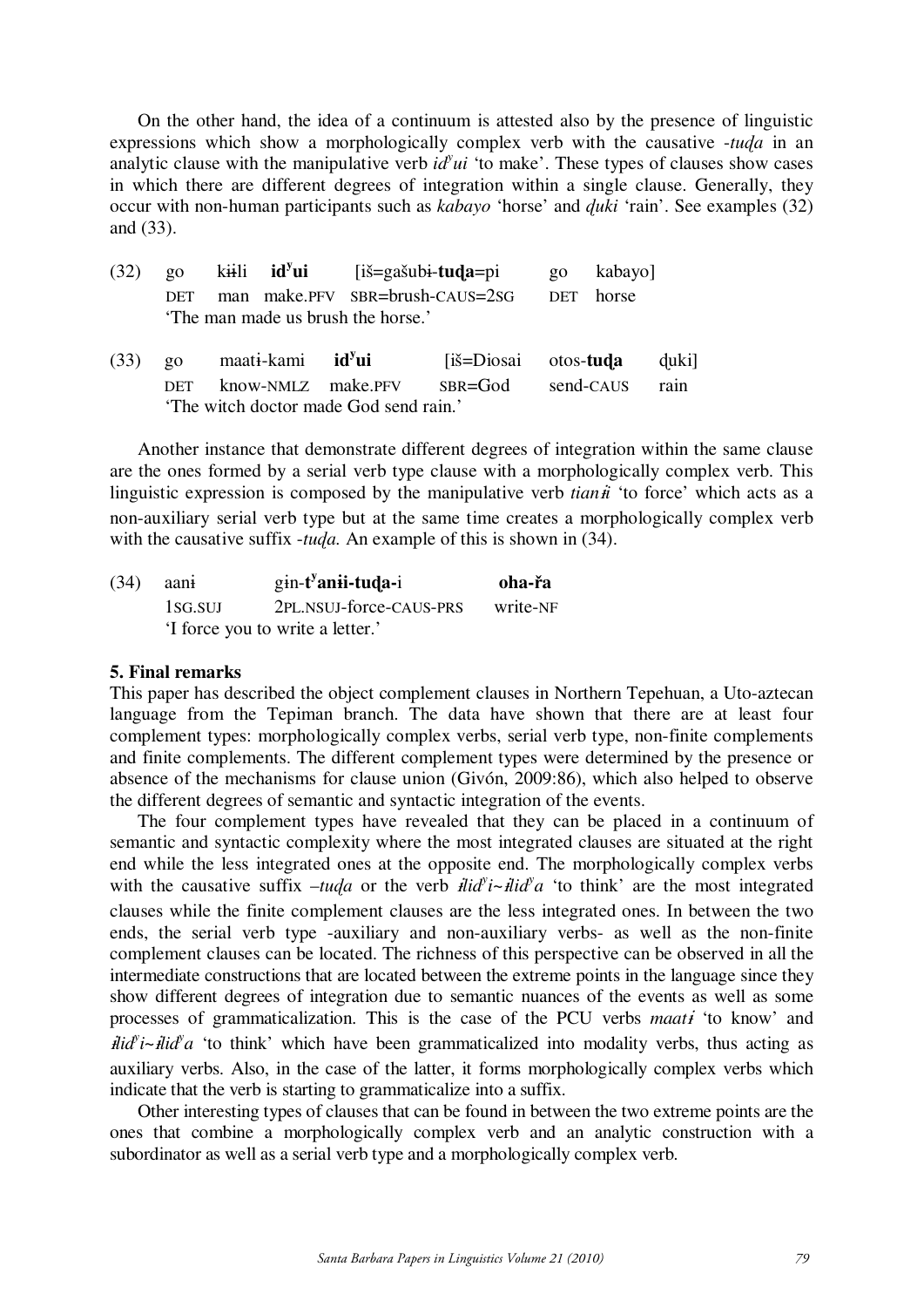The latter two factors, the semantic nuances of the events as well as the grammaticalization processes, prevent the language from falling neatly into Givón's (2001:40) systematic scale of complement-taking verbs presented in section 3. Instead, the different object complement types can be placed more or less accurately into Lehmann's continuum of syntactic level for clause union (1988:189-92).

## **Notes**

 $\overline{a}$ 

vii See Estrada & Ramos (2010) for a more detailed analysis of auxiliary verbs in Northern Tepehuan and Lowland Pima. See Estrada (2007) for an analysis of auxiliary verbs in Lowland Pima.

#### **References**

Cristófaro, S. 2003. *Subordination*. New York: Oxford University Press.

- Dakin, K. 2004. "Prólogo". In Estrada et al. *Diccionario yaqui-español. Obra de preservación lingüística*. México: Editorial Plaza y Valdés/Universidad de Sonora. 13-20.
- Dixon, R.W. W. 2006. "Complement clauses and complement strategies". In R.M.W. Dixon and A.Y. Aikhenvald (Eds.). *Complementation: A Cross-linguistic typology*. Oxford: Oxford University Press.
- Estrada Fernández, Zarina. 2007. "Cambio lingüístico y contacto entre lenguas: gramaticalización de verbos auxiliares en pima bajo". *Revista UniverSOS. Revista de Lenguas Indígenas y Universos Culturales.* Valencia, España. Núm. 4: 91-114.
- Givón, T. 2001. *Syntax. An introduction*. Amsterdam/Philadelphia: John Benjamins Publishing Company.

\_\_\_\_\_\_\_\_.2009. "Multiple routes to clause union: the diachrony of complex verb phrases." In

T. Givón and M. Shibatani (Eds.). *Syntactic complexity. Diachrony, acquisition, neurocognition, evolution.* Amsterdam: John Benjamins Publishing. 81-118.

- Haiman, J. 1985. *Iconicity in Syntax.* Amsterdam and Philadelphia: John Benjamins Publishing Company.
- Heine, B. 1993 [1991]. *Auxiliaries. Cognitive forces and Grammaticalization*. New York: Oxford University Press.
- Hopper P. J. y E.C. Traugott 2003. *Grammaticalization*. Second Edition. Cambridge: Cambridge University Press.

<sup>&</sup>lt;sup>i</sup> This work is part of the research project: 'Complejidad sintáctica y diversidad tipológica en lenguas del noroeste de México' (ref.78888) which is financed by the National Council for Science and Technology (CONACyT). This project is also in charge of the Academic Group 'Estudios lingüístico-tipológicos y etnoculturales en lenguas indígenas y minoritarias' from the University of Sonora.

I am very thankful to Araceli Carrillo Carrillo, a northern-tepehuan speaker, for teaching me her language and helping me to develop this research. I am also thankful to Dr. Zarina Estrada Fernandez, Dr. Marianne Mithun, and Alexander Neil for their help and interesting commentaries.<br>ii The definition adopted in this paper is: Grammaticalization is defined as the subset of linguistic changes

through which a lexical item that reports or describes things, actions or qualities, in certain uses becomes a grammatical item (Hopper & Traugott, 2003:2-4).

iii These data were taken from II Conteo de Población y Vivienda 2005 del INEGI (Instituto Nacional de Estadística, Geografía e Informática)

 $i<sup>v</sup>$  ř=multiple retroflex; š= postalveolar fricative;  $d=$  alveolar retroflex

 $\alpha$ <sup>v</sup> Abbreviations: 1= first person; 2=second person; 3= third person; AL= alienable; APPL= applicative; CAUS= causative; CONJ= conjunction; CONT= continuative; DET= determiner; DOM=domestic animal; FUT= future; HAB= habitual; INSTR= instrumental; IRR= irrealis; LOC= locative; NEG= negative; NF= non-finite; NMLZ= nominalizer; NSP.OBJ= non-specific object; NSBJ=non-subject ; OBJ= object; PL= plural; PFV= perfective; POS= possessive; POT= potential; PROB= probable: PRS= present; PRV=privative; RDP= reduplication; SBR= subordinator; SG= singular; SBJ= subject; TEMP=temporal; TR= transitive.

vi The examples of the complement types of these languages can be observed in Noonan (2007: 54).